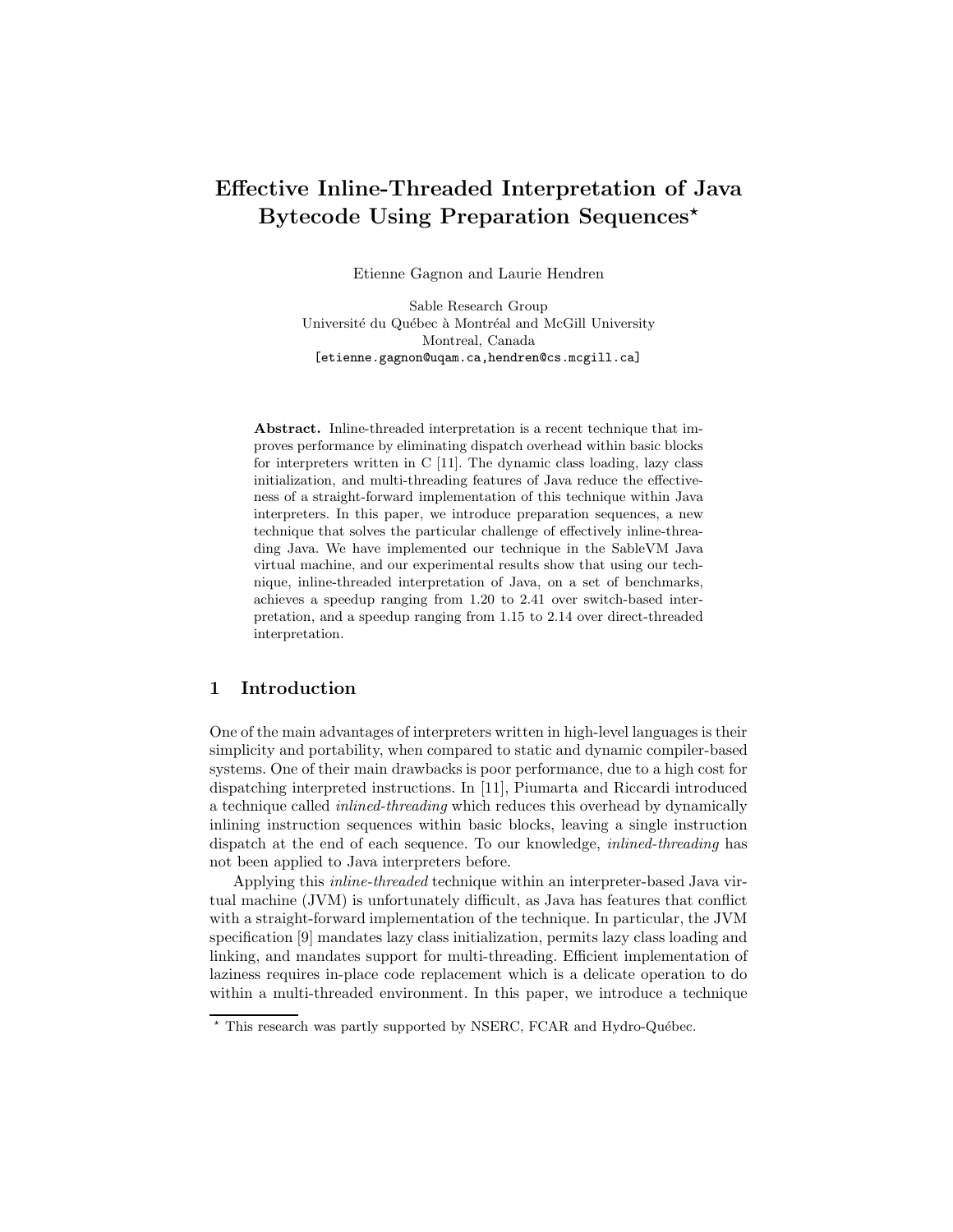called preparation sequences which solves the synchronization and shorter sequence problems caused by in-place code replacement within an inline-threaded interpreter-based JVM.

This paper is structured as follows. In Section 2 we briefly describe some interpreter instruction dispatch techniques, including inline-threading. Then, in Section 3 we discuss the difficulty of applying the inline-threaded technique in a Java interpreter. Next, in section 4 we introduce our preparation sequences technique. In Section 5, we present our experimental results within the SableVM framework. In Section 6 we discuss related work. Finally, in Section 7, we present our conclusions.

## 2 Dispatch Types

In this section, we describe three dispatch mechanisms generally used for implementing interpreters.

Switching A typical bytecode interpreter loads a bytecode program from disk using standard file operations, and stores instructions into an array. It then dispatches instructions using a simple loop-embedded switch statement, as shown in Figure  $1(a)$ . This approach has performance drawbacks. Dispatching instructions is very expensive. A typical compilation of the dispatch loop requires a minimum of 3 control transfer machine instructions per iteration: one to jump from the previous bytecode implementation to the head of the loop, one to test whether the bytecode is within the bounds of handled switch-case values, and one to transfer control to the selected case statement. On modern processors, control transfer is one of the main obstacles to performance [7], so this dispatch mechanism causes significant overhead.

Direct-Threading This technique was popularized by the Forth programming language [5]. Direct-threading improves on switch-based dispatch by eliminating central dispatch. In the executable code stream, each bytecode is replaced by the address of its associated implementation. This reduces, to one, the number of control transfer instructions per dispatch. Direct-threading is illustrated in Figure  $1(b)^1$ .

Inline-Threading This technique, recently introduced in [11], improves upon direct-threading by eliminating dispatch overhead for instructions within a *basic* block [1]. The general idea is to identify instruction sequences forming basic blocks, within the code array, then to dynamically create a new implementation for the whole sequence by sequentially copying the body of each implementation into a new buffer, then copying the dispatch code at the end. Finally a pointer to

<sup>&</sup>lt;sup>1</sup> Figure 1(b) uses the *label-as-value* GNU C extension, but direct-threading can also be implemented using a couple of macros containing inline assembly.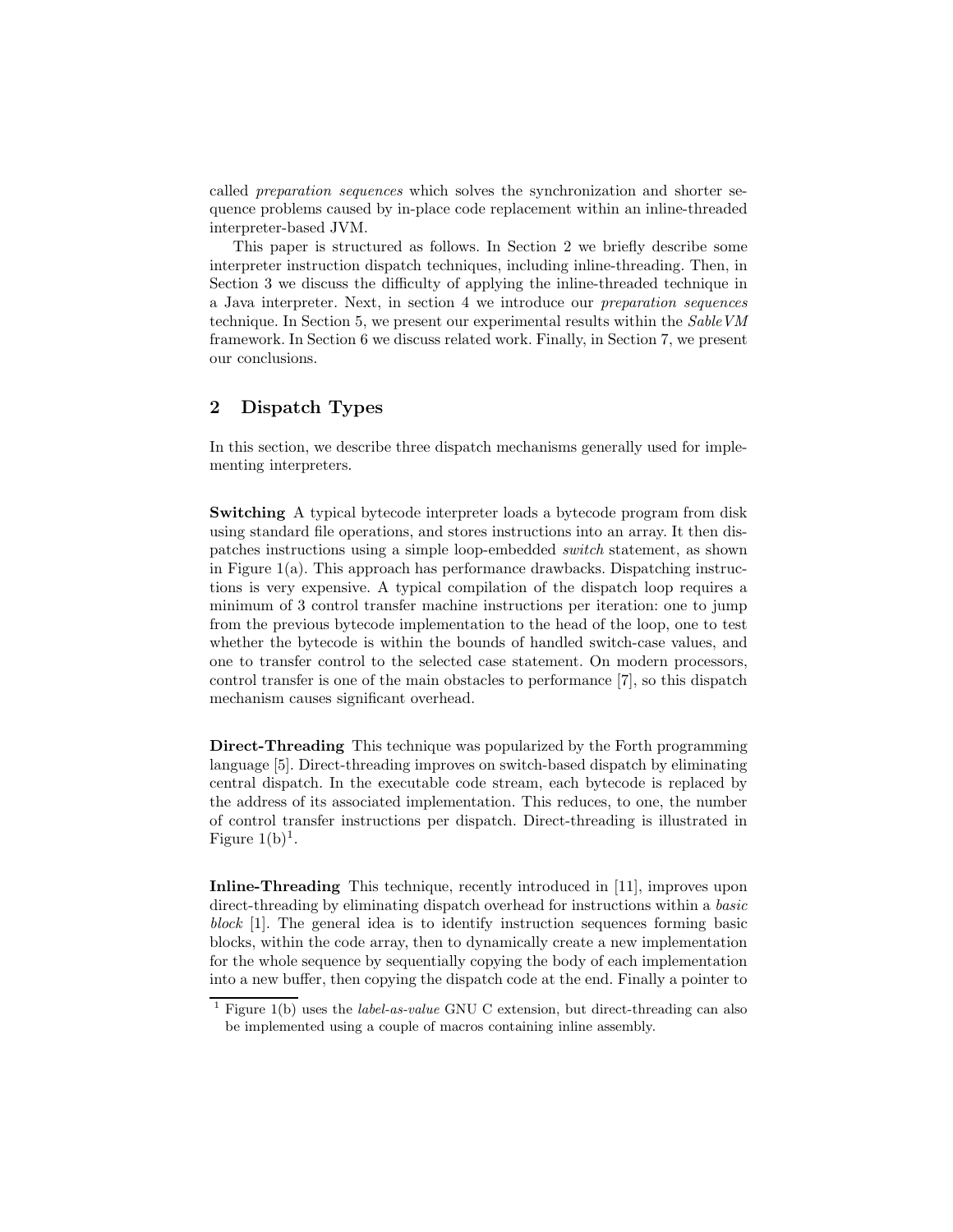| a) Pure Switch-Based Interpreter            | (b) Direct-Threaded Interpreter        |
|---------------------------------------------|----------------------------------------|
| char code[CODESIZE];                        | $/*$ code $*/$                         |
| $char *pc = code;$                          | void *code[] = {                       |
| int stack[STACKSIZE];                       | &&ICONST_2, &&ICONST_2,                |
| $int *sp = stack$                           | &&ICONST_1, &&IADD,                    |
|                                             |                                        |
| /* load bytecodes from file and             | $void **pc = code;$                    |
| store them in code $\left[\right]$ */       |                                        |
| .                                           | /* dispatch first instruction */       |
| $\frac{1}{*}$ dispatch loop */              | $goto **(pc++)$ ;                      |
| while(true) {                               |                                        |
| $switch(*pc++)$ {                           | $/*$ implementations $*/$              |
| case $ICONST_1: **sp++ = 1; break;$         | $ICONST_1: *sp++ = 1; goto ** (pc++);$ |
| case $ICONST_2: *sp++ = 2; break;$          | $ICONST_2: *sp++ = 2; goto ** (pc++);$ |
| case IADD: $--$ sp; sp[-1] $+=$ *sp; break; | $IADD: --sp; sp[-1] += *sp;$           |
| .                                           | $goto **(pc++)$ ;                      |
| case $END: exit(0);$                        |                                        |
| 33                                          | .                                      |
|                                             |                                        |

Fig. 1. Switch and Direct-Threaded Interpreters

this sequence implementation is stored into the code array, replacing the original bytecode of the first instruction in the sequence. Figure 2 illustrates the creation of an instruction sequence implementation and shows an abstract source code representation of the resulting inlined instruction sequence implementation.

Inline-threading improves performance by reducing the overhead due to dispatch. This is particularly effective for sequences of simple instructions, which have a high *dispatch to real work* ratio. Unfortunately, not all instructions can be inlined. Inlining instructions that contain C function calls, hidden (compiler generated) function calls, or even simple conditional expressions (in presence of some compiler optimizations) can prevent inlining<sup>2</sup>.

## 3 The Difficulty of Inline-Threading Java

Lazy Loading and Preparation In Java, classes are dynamically loaded. The JVM Specification [9] allows a virtual machine to eagerly or lazily load classes (or anything in between). But this flexibility does not extend to class  $initialization<sup>3</sup>$ . Class initialization must occur at specific execution points, such as the first invocation of a static method or the first access to a static field of a class. Lazily loading classes has many advantages: it saves memory, reduces network traffic, and reduces startup overhead.

Inline-threading requires analyzing a bytecode array to determine basic blocks, allocating and preparing implementation sequences, and lastly preparing a code array. As this preparation is time and space consuming, it is advisable to only prepare methods that will actually be executed. This can be achieved through lazy method preparation.

<sup>&</sup>lt;sup>2</sup> The target of a relative branch instruction might be invalid in the inlined instruction copy.

<sup>&</sup>lt;sup>3</sup> Class initialization consists of initializing static fields and executing static class initializers.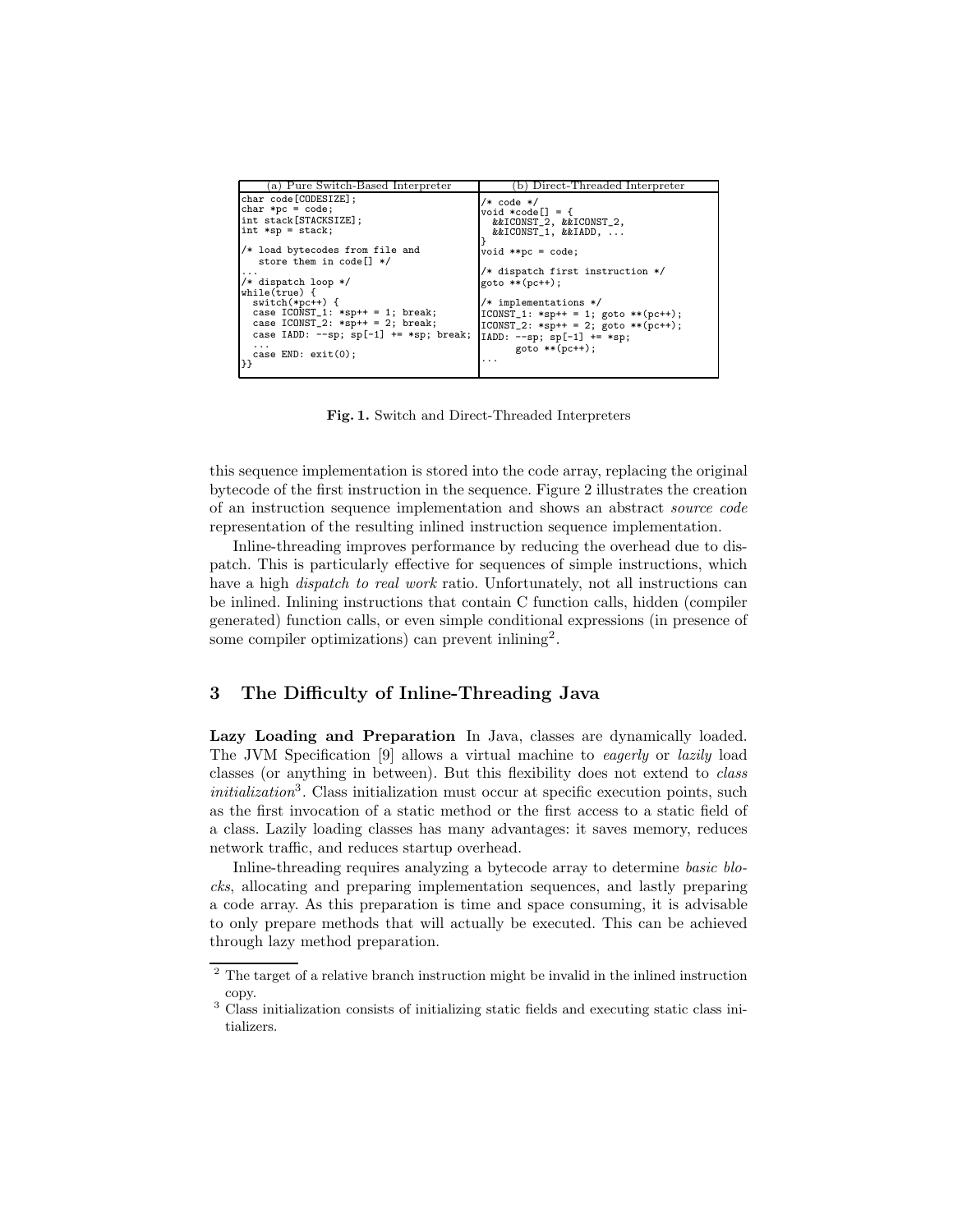| a) Instruction Implementations                                                                                                                                                                                                                | c) Inlined Instruction Sequence                                                                   |  |  |
|-----------------------------------------------------------------------------------------------------------------------------------------------------------------------------------------------------------------------------------------------|---------------------------------------------------------------------------------------------------|--|--|
| $ICONST_1_START:$ *sp++ = 1;<br>$ICONST_1_END: goto **(pc++);$                                                                                                                                                                                |                                                                                                   |  |  |
| $INEG_START: sp[-1] = -sp[-1];$<br>$INEG_END: goto **(pc++)$ ;                                                                                                                                                                                | $ICONST_1$ body: *sp++ = 1;<br>INEG body : $sp[-1] = -sp[-1]$ ;<br>DISPATCH body: goto ** (pc++); |  |  |
| DISPATCH_START: goto ** (pc++);<br>DISPATCH_END: ;                                                                                                                                                                                            |                                                                                                   |  |  |
|                                                                                                                                                                                                                                               | (b) Sequence Computation                                                                          |  |  |
| /* Implement the sequence ICONST_1 INEG $*/$<br>$size_t$ iconst_size = $(k&ICONST_1_END - k&ICONST_1_START);$<br>$size_t$ ineg_size = $(kkINEG_END - kkINEG_START);$<br>$size_t$ dispatch_size = $(kkDISPATH$ CH_END - $kkDISPATH$ CH_START); |                                                                                                   |  |  |
| void *buf = $malloc(iconst_size + ineg_size + dispatch_size);$<br>$void *current = buf;$                                                                                                                                                      |                                                                                                   |  |  |
| memcpy(current, &&ICONST_START, iconst_size); current += iconst_size;<br>memcpy(current, &&INEG_START, ineg_size); current += ineg_size;<br>memcpy(current, &&DISPATCH_START, dispatch_size);                                                 |                                                                                                   |  |  |
| /* Now, it is possible to execute the sequence using: $*/$<br>goto **buf;                                                                                                                                                                     |                                                                                                   |  |  |

Fig. 2. Inlining a Sequence

Performance Issue Lazy preparation (and loading), which aims at improving  $performance$ , can pose a performance problem within a multi-threaded<sup>4</sup> environment. The problem is that, in order to prevent corruption of the internal data structure of the virtual machine, concurrent preparation of the same method (or class) on distinct Java threads should not be allowed.

The natural approach, for preventing concurrent preparation, is to use synchronization primitives such as *pthread mutexes*<sup>5</sup>. But, this approach can have a very high performance penalty; in a naive implementation, it adds synchronization overhead to every method call throughout a program's execution, which is clearly unacceptable, specially for multi-threaded Java applications.

Broken Sequences An important performance factor of inline-threading is the length of inlined instruction sequences. Longer sequences reduce the dispatchto-real work ratio and lead to improved performance. Lazy class initialization mandates that the first call to a static method (or access to a static field) must cause initialization of a class. This implies (in a naive Java virtual machine implementation) that instructions such as GETSTATIC must use a conditional to test whether the target class must be initialized prior to performing the static field access. If initialization is required, a call to the initialization function must be made. The conditional and the C function call prevent inlining of the GETSTATIC instruction.

What we would like, is to use two versions of the GETSTATIC instruction, as shown in Figure 3 and replace the slow synchronized version by the fast version

 $4$  Note that *multi-threading* is a concurrent programming technique which is inherently supported in Java, whereas *inline-threading* is an instruction dispatch technique.

<sup>5</sup> POSIX Threads mutual exclusive locks.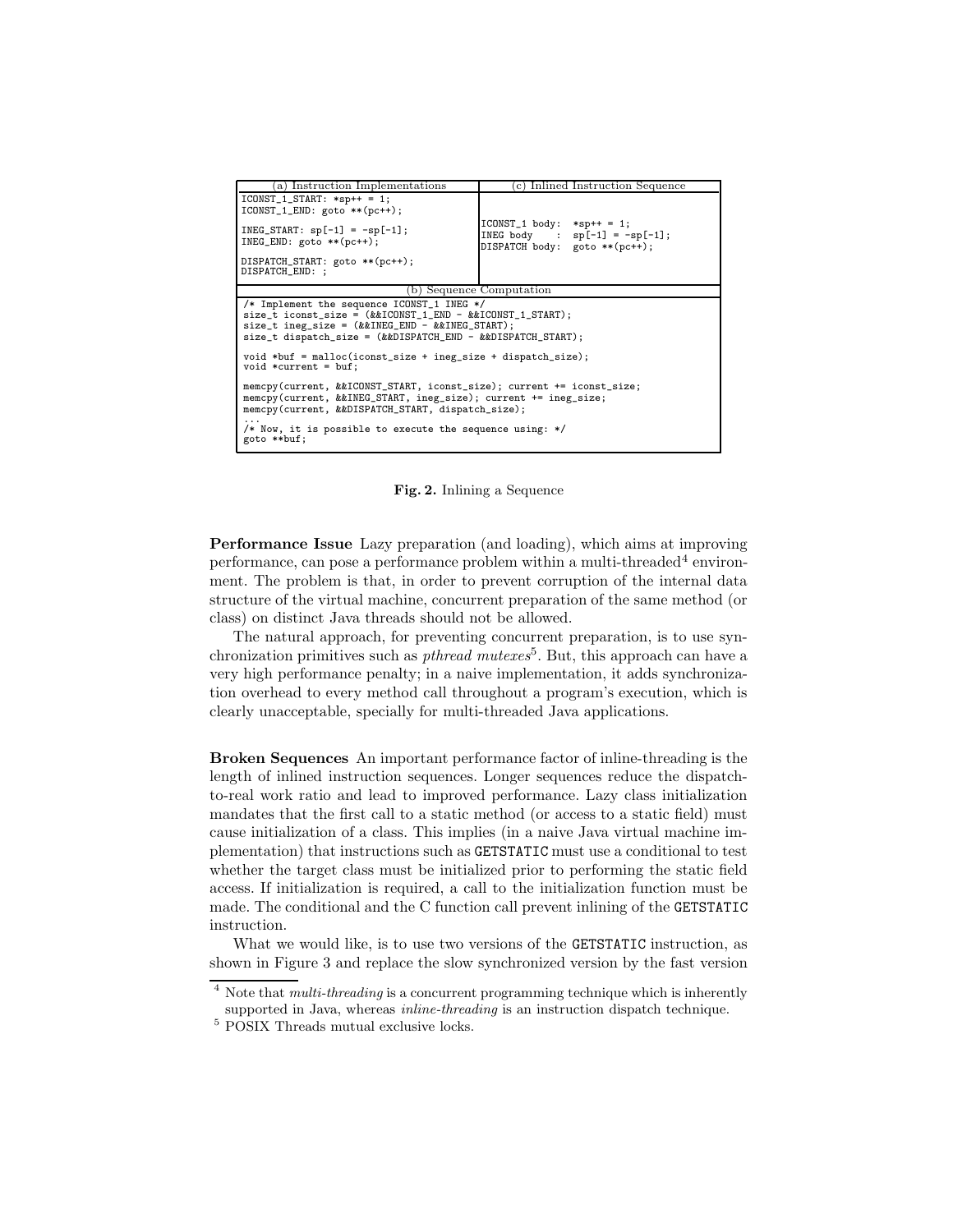after initialization. Unfortunately this does not completely solve our performance problem. Even though this technique eliminates synchronization overhead from most executions of the GETSTATIC instruction, it inhibits the removal of dispatch code in an instruction which has very little real work to do. In fact, the cost can be as high as the execution of two additional dispatches. To measure this, we compare the cost of two inline-threaded instruction sequences that only differ in their respective use of ILOAD and GETSTATIC in the middle of the sequence.

| Synchronized GETSTATIC                                            | Unsynchronized GETSTATIC                                     |
|-------------------------------------------------------------------|--------------------------------------------------------------|
| GETSTATIC_INIT: /* pseudo-code */                                 |                                                              |
| $pthread_mutex\_lock();$                                          |                                                              |
| $\frac{1}{*}$ lazily load class */                                |                                                              |
| /* conditional & function call */<br>lif (must initialize)        | GETSTATIC_NO_INIT: /* pseudo-code */                         |
| $\mid$ initialize_class();<br>$/*$ do the real work $*/$          | $/*$ do the real work $*/$<br>$*$ sp++ = class.static_field; |
| $*$ sp++ = class.static_field;<br>/* replace by fast version $*/$ | /* dispatch */                                               |
| $code[pc -1] = & & GETSTATIC_N0_INIT;$                            | goto **(pc++):                                               |
| $pthread_mutes\_unlock();$                                        |                                                              |
| $/*$ dispatch $*/$                                                |                                                              |
| $goto ** (pc++);$                                                 |                                                              |

Fig. 3. GETSTATIC With and Without Initialization

Broken Sequence Cost If we had the sequence of instructions ICONST2- -ILOAD-IADD, we could build a single inlined sequence for these three instructions, adding a single dispatch at the end of this sequence. Cost:  $3 \times realwork + 1 \times$ dispatch. If, instead, we had the sequence of instructions ICONST2-GETSTATIC--IADD, we would not be allowed to create a single inlined sequence for the three instructions. This is because, in the prepared code array, we would need to put 3 distinct instructions: ICONST2, GETSTATIC INIT, and IADD, where the middle instruction cannot be inlined. Even though the GETSTATIC INIT will eventually be replaced by the more efficient GETSTATIC NO INIT, the performance cost, after replacement, will remain:  $3 \times realwork + 3 \times dispatch$ . So, the overhead of a broken sequence can be as high as two additional dispatches.

Two-Values Replacement In reality, the problem is even a little deeper. The pseudo-code of Figure 3 hides the fact that GETSTATIC INIT needs to replace two values, in the code array: the instruction opcode and its operand. The idea is that we want the address of the static variable as an operand (not an indirect pointer) to achieve maximum efficiency, as shown in Figure 4. But this pointer is unavailable at the time of preparation of the code array, as lazy class loading only takes place later, within the implementation of the GETSTATIC INIT instruction.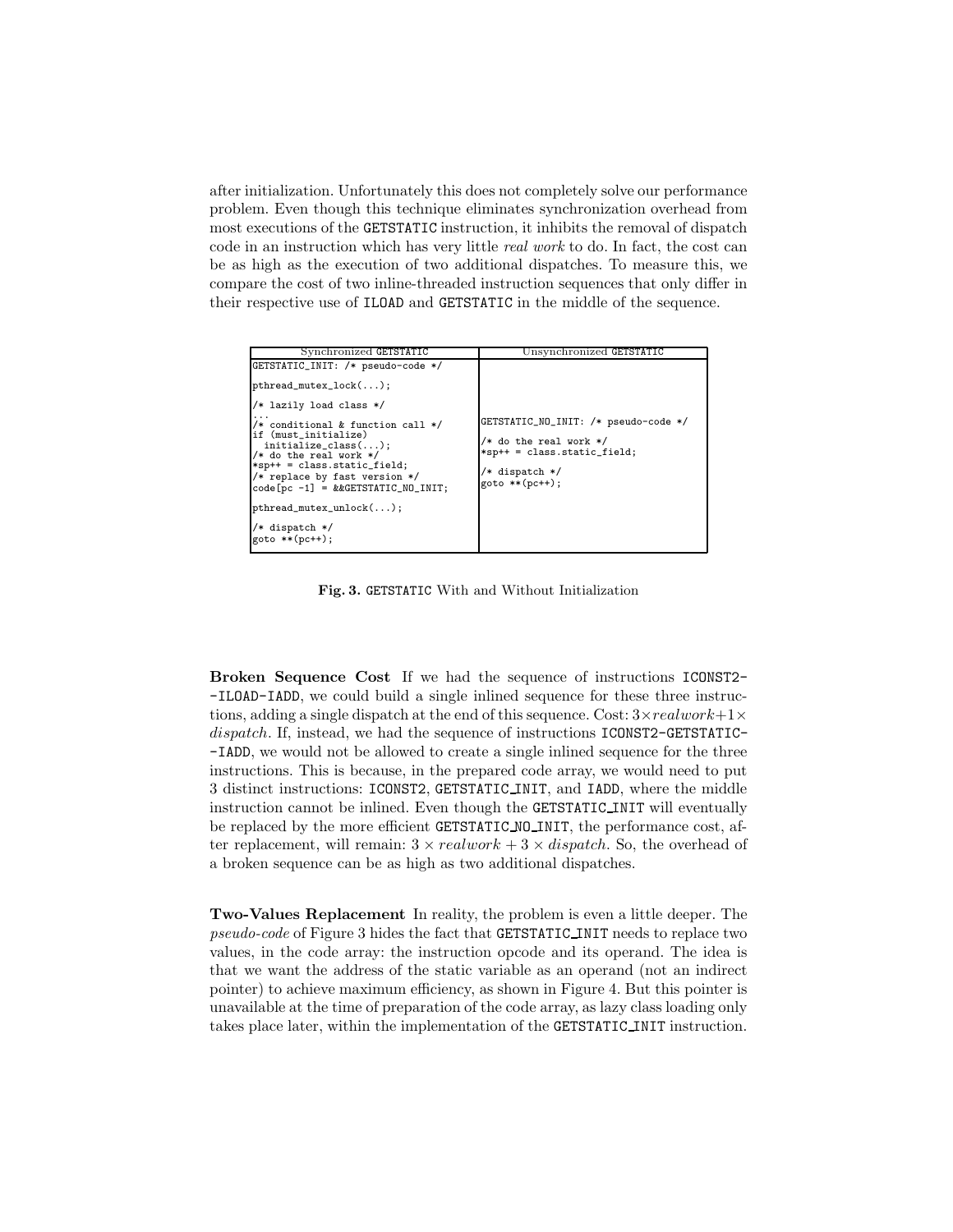| Fast Instruction                                                                                                                  | Code Array                                                                                                                                                              |
|-----------------------------------------------------------------------------------------------------------------------------------|-------------------------------------------------------------------------------------------------------------------------------------------------------------------------|
| GETSTATIC_NO_INIT:<br>$\int$ int *pvalue =<br>$(pc++)$ ->pvalue;<br>$*$ sp++ = $*$ pvalue;<br>/* dispatch */<br>$goto ** (pc++):$ | $/*$ Initially */<br>[GETSTATIC_INIT]<br>[POINTER_TO_FIELD_INFO]<br>/* After first execution */<br>[GETSTATIC_NO_INIT]<br>[POINTER_TO_FIELD]<br>$\cdot$ $\cdot$ $\cdot$ |

Fig. 4. Two-Values Replacement in Code Array

Replacing two values without synchronization creates a race condition. Here is a short illustration of the problem. A first Java thread reads both initial values, does the instruction work, then replaces the first of the two values. At this exact point of time (before the second value is replaced), a second Java thread reads the two values (instruction and operand) from memory. The second Java thread will thus get the fast instruction opcode and the old field info pointer. This can of course lead to random execution problems.

# 4 Preparation Sequences

In this section, we first introduce an incomplete solution to the problems discussed in Section 3, then we introduce our preparation sequences technique.

Incomplete Solution The two problems we face are two-values replacement, and *shorter sequences* caused by the slow preparation version of instructions such as GETSTATIC. Of course, there is a simple solution to two-values replacement that consists of using single-value replacement<sup>6</sup> and an indirection in the fast version of instructions, as shown in Figure 5. Note how this implementation differs from Figure 4; in particular the additional fieldinfo indirection. This simple solutions comes at a price, though: that of an additional indirection in a very simple instruction. Furthermore, this solution does not solve the shorter sequences problem.

The Basic Idea Instead, we propose a solution that solves both problems. This solution consists of adding preparation sequences in the code array. The basic idea of preparation sequences is to duplicate certain portions of the code array, leaving fast inlined-sequences in the main copy, and using slower, synchronized, noninlined preparation version of instructions in the copy. Single-value replacement is then used to direct control flow appropriately.

 $6$  Single-value replacement does not require synchronization when there is a single aligned word to change.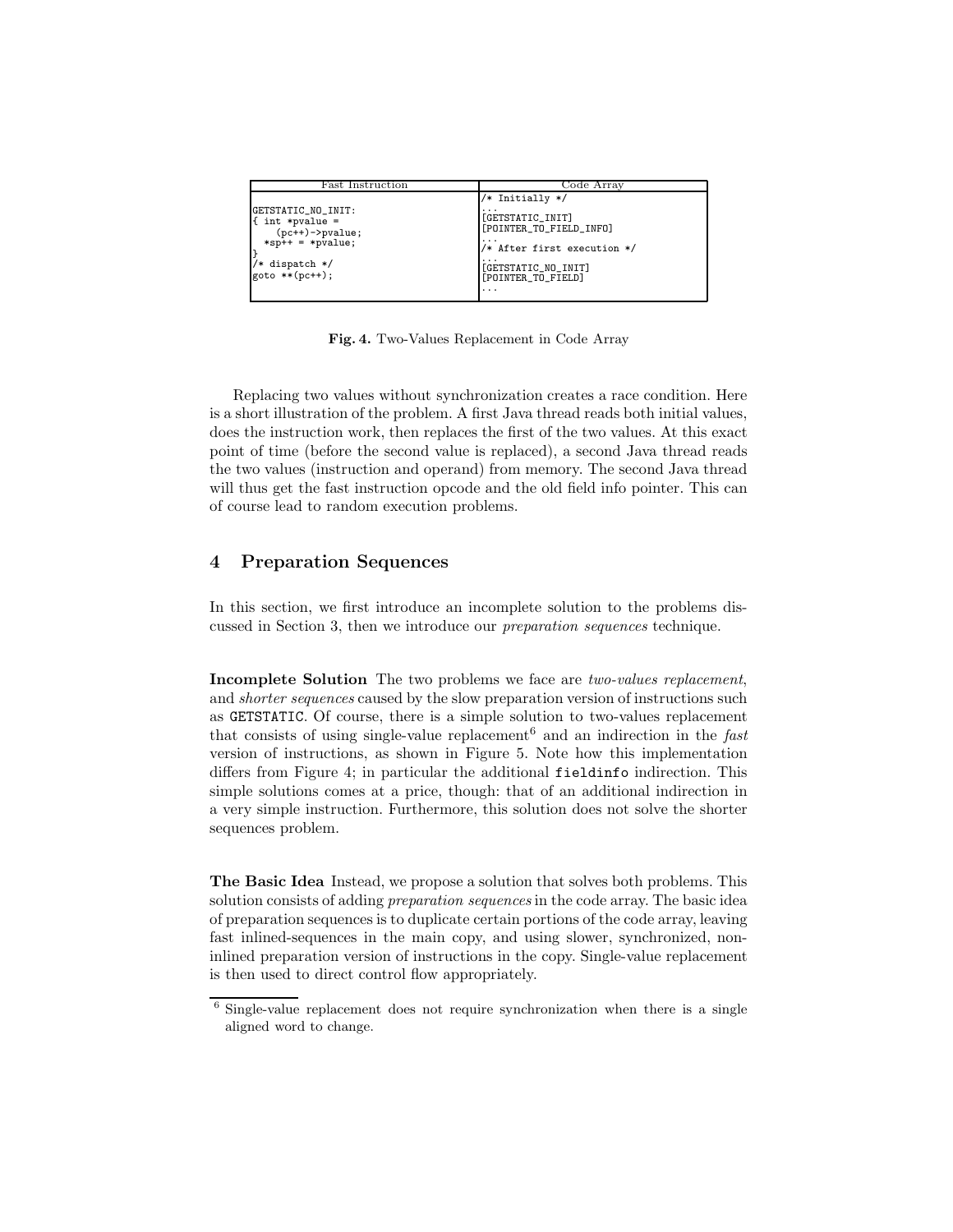| Fast Instruction with Indirection                                                                                                       | Code Array                                                                                                                                                                                                        |
|-----------------------------------------------------------------------------------------------------------------------------------------|-------------------------------------------------------------------------------------------------------------------------------------------------------------------------------------------------------------------|
| GETSTATIC_NO_INIT:<br>$\{$ int *pvalue =<br>(pc++)->fieldinfo->pvalue;<br>$*$ sp++ = $*$ pvalue;<br>/* dispatch */<br>$goto **(pc++)$ : | /* Initially */<br>$\cdots$<br>[GETSTATIC_INIT]<br>[POINTER_TO_FIELD_INFO]<br>$\cdot$ $\cdot$ $\cdot$<br>/* After first execution */<br>[GETSTATIC_NO_INIT]<br>[POINTER_TO_FIELD_INFO]<br>$\cdot$ $\cdot$ $\cdot$ |
|                                                                                                                                         |                                                                                                                                                                                                                   |

Fig. 5. Single-Value Replacement of GETSTATIC

Single-Instruction Preparation Sequence Preparation sequences are best explained using a simple illustrative example. We continue with our GETSTATIC example. We assume, for the moment, that the GETSTATIC instruction is preceded and followed by non-inlinable instructions, in the code array. An appropriate instruction sequence would be MONITORENTER-GETSTATIC-MONITOREXIT, as neither monitor instruction is inlinable.

Figure 6, (a) and (b), illustrates the initial content of a prepared code array containing the above 3-instructions sequence. The GETSTATIC preparation sequence appears at the end of the code array. The initial content of the code array is as follows. After the MONITORENTER, we insert a GOTO instruction followed by two operands: (i) the address of the GETSTATIC preparation sequence, and (ii) an additional word (initially NULL) which will eventually hold a pointer to the static field. At the end of the code array, we add a preparation sequence, which consists of 3 instructions (identified by a  $*$ ) along with their operands.

Figure 6, (c) to (f), shows the implementation of four instructions: GOTO, REPLACE, GETSTATIC INIT, and GETSTATIC NO INIT. Notice that in the preparation sequence, the GETSTATIC NO INIT opcode is used as an operand to the REPLACE instruction.

We used labels (e.g.  $SEQUENCE_1$ :) to represent the address of specific opcodes. In the real code array, absolute addresses are stored in opcodes such as [@ SEQUENCE\_1].

Here is how execution proceeds. On the first execution of this portion of the code, the MONITORENTER instruction is executed. Then, the GOTO instruction is executed, reading its destination in the following word. The destination is the SEQUENCE 1 label, or more accurately, the GETSTATIC INIT opcode, at the head of the preparation sequence.

The GETSTATIC INIT instruction then reads two operands: (a) a pointer to the field information structure, and (b) a destination pointer for storing a pointer to the resolved static field. It then proceeds normally, loading and initializing the class, and resolving the field, if it hasn't yet been done<sup>7</sup> . Then, it stores the address of the resolved field in the destination location. Notice that, in the present case, this means that the pointer-to-field will overwrite the NULL value

<sup>7</sup> Each field is only resolved once, yet there can be many GETSTATIC instructions accessing this field. The same holds for class loading and initialization.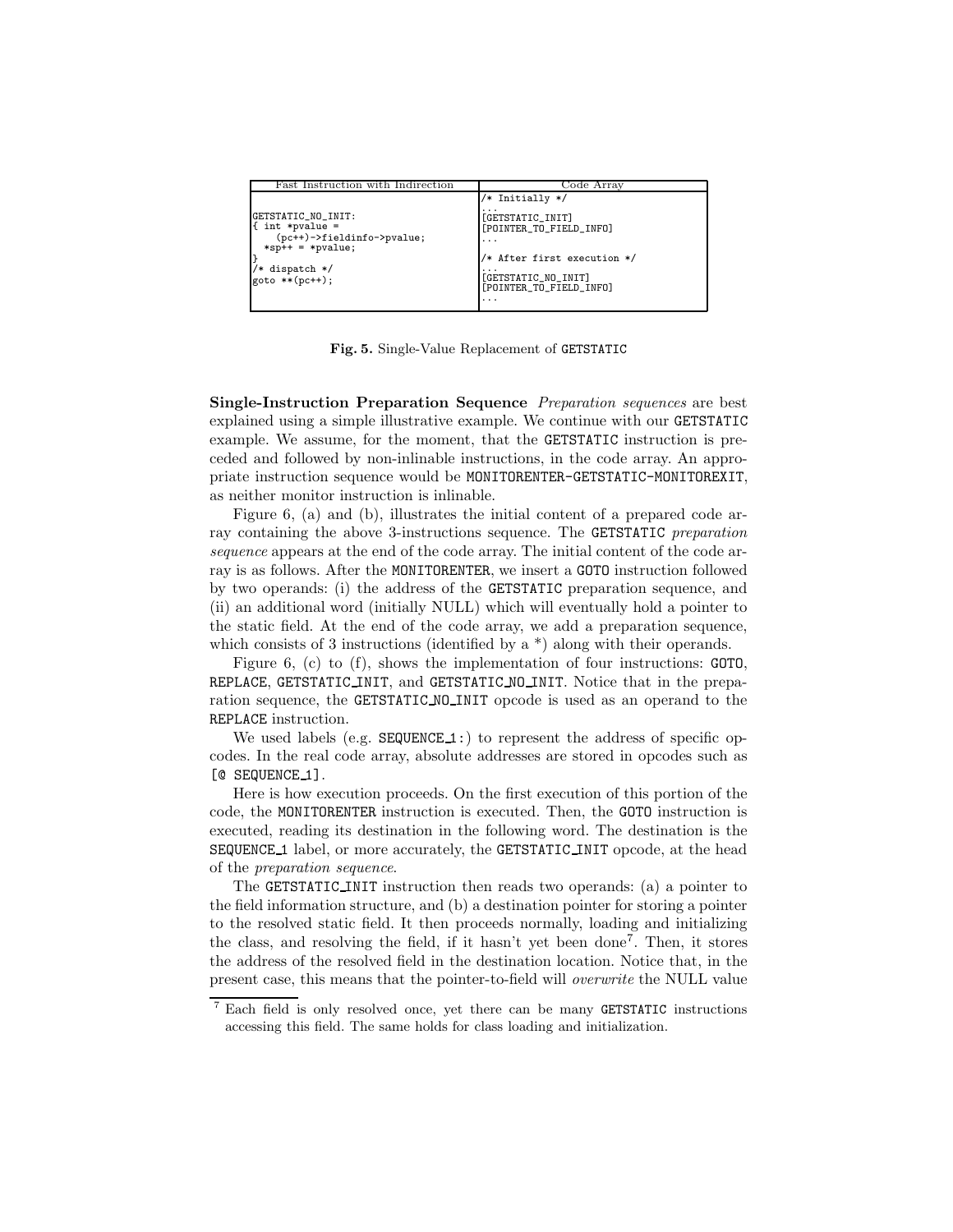| (a) Original                                                                                                                                                                                    |                                                                                                                                                                          | (b) Initial Content of                                                                                                                                                       |                                  |                                                                                                                                                                                                                                                                                                                                                                                                                          |
|-------------------------------------------------------------------------------------------------------------------------------------------------------------------------------------------------|--------------------------------------------------------------------------------------------------------------------------------------------------------------------------|------------------------------------------------------------------------------------------------------------------------------------------------------------------------------|----------------------------------|--------------------------------------------------------------------------------------------------------------------------------------------------------------------------------------------------------------------------------------------------------------------------------------------------------------------------------------------------------------------------------------------------------------------------|
| <b>Bytecode</b>                                                                                                                                                                                 | Code Array                                                                                                                                                               |                                                                                                                                                                              | (c) GETSTATIC_INIT               |                                                                                                                                                                                                                                                                                                                                                                                                                          |
| MONITORENTER<br><b>GETSTATIC</b><br>INDEXBYTE1<br>INDEXBYTE2<br>MONITOREXIT                                                                                                                     | OPCODE 1:<br>FGOTO <sub>1</sub> *<br>OPERAND_1:<br>NEXT 1:<br>SEQUENCE_1: [GETSTATIC_INIT]*<br>$[GOTO]*$<br>TO NEXT 17<br>Opcodes followed by $a * are$<br>instructions. | [MONITORENTER]*<br>[@ SEQUENCE_1]<br>[NULL_POINTER]<br>[MONITOREXIT]*<br>[POINTER_TO_FIELDINFO]<br><b>COPERAND 11</b><br>[REPLACE]*<br>[GETSTATIC_NO_INIT]<br>$[@ OPCODE_1]$ | /* dispatch */<br>goto **(pc++); | GETSTATIC INIT:<br>{ fieldinfo_t *fieldinfo =<br>$(pc++)$ ->fieldinfo;<br>int **destination =<br>$(pc++)$ ->ppint;<br>$pthread_mutes\_lock();$<br>/* lazily load and initialize<br>class, and resolve field */<br>/* store field information in<br>$code array */$<br>$*destination =$<br>fieldinfo->pvalue;<br>$/*$ do the real work $*/$<br>$*$ sp++ = $*(fieldinfo->pvalue);$<br>$\texttt{pthread\_mutex\_unlock}();$ |
|                                                                                                                                                                                                 | d) GETSTATIC NO INIT                                                                                                                                                     | $(e)$ GOTO                                                                                                                                                                   |                                  | (f) REPLACE                                                                                                                                                                                                                                                                                                                                                                                                              |
| GETSTATIC_NO_INIT:<br>$/*$ skip address */<br>$pc++$<br>$\{$ int *pvalue =<br>$(pc++)$ ->pvalue;<br>$/*$ do the real work $*/$<br>$*$ sp++ = $*$ pvalue;<br>/* dispatch */<br>$goto ** (pc++);$ |                                                                                                                                                                          | GOTO:<br>{ void *address =<br>$(pc++)$ ->address;<br>$pc = address;$<br>/* dispatch */<br>goto **(pc++);                                                                     |                                  | REPLACE:<br>f void *instruction =<br>$(pc++)$ ->instruction;<br>$void **destination =$<br>$(pc++)-\n>ppvoid;$<br>$*destination =$<br>instruction;<br>/* dispatch */<br>goto **(pc++);                                                                                                                                                                                                                                    |

Fig. 6. Single GETSTATIC Preparation Sequence

at label OPERAND<sub>1</sub>. Finally, it executes the *real work* portion of the instruction, and dispatches to the next instruction.

The next instruction is a special one, called REPLACE, which simply stores the value of its first operand into the address pointed-to by its second operand. In this particular case, a pointer to the GETSTATIC NO INIT *instruction* will be stored at label OPCODE 1, overwriting the former GOTO instruction pointer. This constitutes, in fact, our single-value replacement.

The next instruction is simply a GOTO used to exit the preparation sequence. It jumps to the instruction following the original GETSTATIC bytecode, which in our specific case is the MONITOREXIT instruction.

Future executions of the same portion of the code array will see a GETSTA-TIC NO INIT instruction (at label OPCODE 1), instead of a GOTO to the *preparation* sequence. Two-values replacement is avoided by leaving the GOTO operand address in place. Notice how the implementation of GETSTATIC NO INIT in Figure 6 (d) differs from the implementation in Figure 4, by an additional pc++ to skip the address operand.

Some Explanations Our single-instruction preparation sequence has avoided two-values replacement by using an extra word to permanently store a preparation sequence address operand, even though this address is useless after initial execution.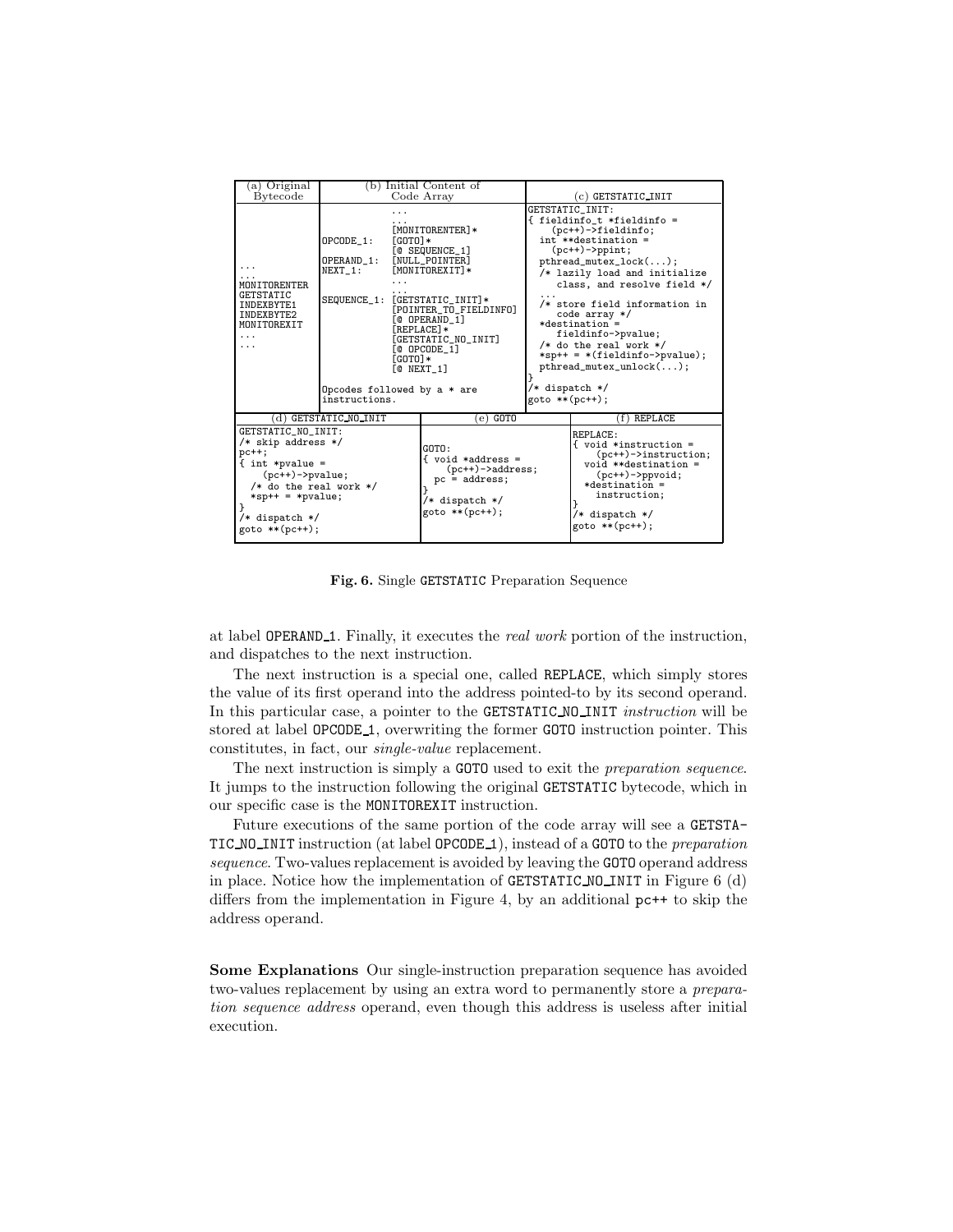This approach adds some overhead in the fast version of the overloaded instruction; that of a program-counter increment, to skip the preparation sequence address. One could easily question whether this gains any performance improvement over that of using an indirection as in Figure 5. This will be answered by looking at longer preparation sequences.

The strangest looking thing, is the usage of 3 distinct instructions in the preparation sequence. Why not use a single instruction with more operands? Again, the answer lies in the implementation of longer preparation sequences.

Full Preparation Sequences We now proceed with the full implementation of preparation sequences. Our objective is two-fold: (a) we want to avoid twovalues replacement, and (b) we want to build longer inlined instruction sequences for our inlined-threaded interpreter, for reducing dispatch overhead as much as possible.

To demonstrate our technique, we use the three instruction sequence: IC-ONST2-GETSTATIC-ILOAD.

Figure 7, (a) and (b), shows the initial state of the code array, the content of the dynamically constructed ICONST2-GETSTATIC-ILOAD inlined instruction sequence, some related instruction implementations, and the content of the code array after first execution.

This works similarly to the single-instruction preparation sequence, with two major differences: (a) the jump to the preparation sequence initially replaces the ICONST 2 instruction, instead of the GETSTATIC instruction, and (b) the REPLACE instruction stores a pointer to an inlined instruction sequence, overwriting the GOTO instruction.

Here is how execution proceeds in detail. On the first execution of this portion of the code, the GOTO instruction is executed. Its destination is the ICONST 2 opcode, at the head of the preparation sequence.

Next, the ICONST<sub>2</sub> instruction is executed. Next, the GETSTATIC INIT instruction reads two operands: (a) a pointer to the field information structure, and (b) a destination pointer for storing a pointer to the resolved static field. It then proceeds normally, loading and initializing the class, and resolving the field, if it hasn't yet been done. Then, it stores the address of the resolved field in the destination location. Finally, it executes the real work portion of the instruction, and dispatches to the next instruction.

The next instruction is a REPLACE, which simply stores a pointer to the dynamically inlined instruction sequence ICONST2-GETSTATIC-ILOAD at label OPCODE 1, overwriting the former GOTO instruction, and performing a single-value replacement.

Next, the ILOAD instruction is executed. Finally, the tail GOTO exits the preparation sequence.

Future executions of the same portion of the code array will see the ICONST2- -GETSTATIC-ILOAD instruction sequence (at label OPCODE 1), as shown in Figure  $7(f)$ . Notice that the *inlined implementation* of GETSTATIC NO INIT in Figure  $7(c)$ does not add any overhead to the fast implementation shown in Figure 4.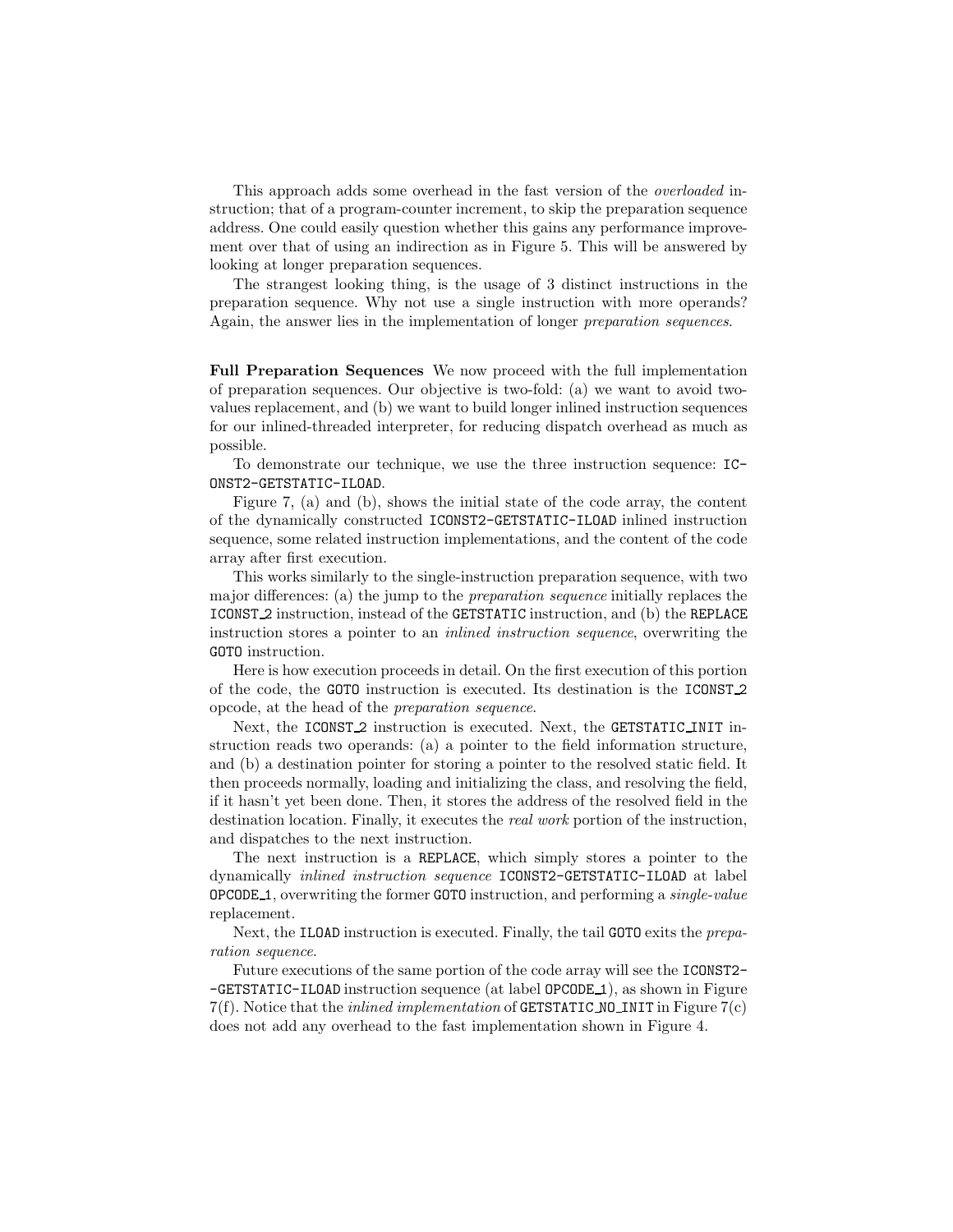| a) Bytecode                                                                                                                                                              |                                    | (b) Initial Content of Code Array                                                                                                                                                                                                                                                     | (c) GETSTATIC_NO_INIT                                                                                                                                                                                 |  |
|--------------------------------------------------------------------------------------------------------------------------------------------------------------------------|------------------------------------|---------------------------------------------------------------------------------------------------------------------------------------------------------------------------------------------------------------------------------------------------------------------------------------|-------------------------------------------------------------------------------------------------------------------------------------------------------------------------------------------------------|--|
| .<br>$\cdots$<br>ICONST_2<br><b>GETSTATIC</b><br>INDEXBYTE1<br>INDEXBYTE2<br>ILOAD<br>INDEX<br>$\cdots$<br>.                                                             | OPCODE_1:<br>OPERAND_1:<br>NEXT 1: | .<br>$[GOTO]*$<br>[@ SEQUENCE_1]<br>[NULL_POINTER]<br>[INDEX]<br>.<br>SEQUENCE_1: [ICONST_2]*<br>[GETSTATIC_INIT]*<br>[POINTER_TO_FIELDINFO]<br>[@ OPERAND_1]<br><b>FREPLACE]*</b><br>[ICONST2-GETSTATIC-ILOAD]<br>$[@ OPCODE_1]$<br>$[ILOAD]*$<br>[INDEX]<br>$[GOTO]*$<br>TO NEXT 17 | GETSTATIC_NO_INIT_START:<br>$\{$ int *pvalue =<br>$(pc++)$ ->pvalue;<br>$*$ sp++ = $*$ pvalue;<br>Υ<br>GETSTATIC_NO_INIT_END:<br>$/*$ dispatch $*/$<br>$goto **(pc++)$ ;                              |  |
|                                                                                                                                                                          | instructions.                      | Opcodes followed by a * are                                                                                                                                                                                                                                                           |                                                                                                                                                                                                       |  |
| (d) SKIP                                                                                                                                                                 |                                    | (e) ICONST2-GETSTATIC-ILOAD Inlined Instruction Sequence                                                                                                                                                                                                                              |                                                                                                                                                                                                       |  |
| SKIP body<br>ICONST_2 body<br>SKIP_START:<br>$*pc++;$<br>SKIP_END:<br>/* dispatch */<br>ILOAD body<br>$goto ** (pc++);$<br>DISPATCH body                                 |                                    | $:$ $pc++;$<br>: *sp++ = 2;                                                                                                                                                                                                                                                           | GETSTATIC_NO_INIT body: {int *pvalue = (pc++)->pvalue;<br>$*$ sp++ = $*$ pvalue; }<br>: {int index = $(pc++)$ ->index;<br>$*$ sp++ = locals[index];}<br>: goto $**$ (pc++);                           |  |
|                                                                                                                                                                          |                                    | (f) Code Array After First Execution                                                                                                                                                                                                                                                  |                                                                                                                                                                                                       |  |
| OPCODE 1:<br>[ICONST2-GETSTATIC-ILOAD]*<br>[C SEQUENCE_1]<br>OPERAND_1:<br>[POINTER_TO_FIELD]<br>[INDEX]<br>NEXT 1:<br>.<br>Opcodes followed by a * are<br>instructions. |                                    |                                                                                                                                                                                                                                                                                       | SEQUENCE_1: [ICONST_2]*<br>[GETSTATIC_INIT]*<br>[POINTER_TO_FIELDINFO]<br>[@ OPERAND_1]<br>[REPLACE]*<br>[ICONST2-GETSTATIC-ILOAD]<br>$[@OPCODE_1]$<br>[ILOAD]*<br>[INDEX]<br>$[GOTO]*$<br>TO NEXT 17 |  |

Fig. 7. Full Preparation Sequence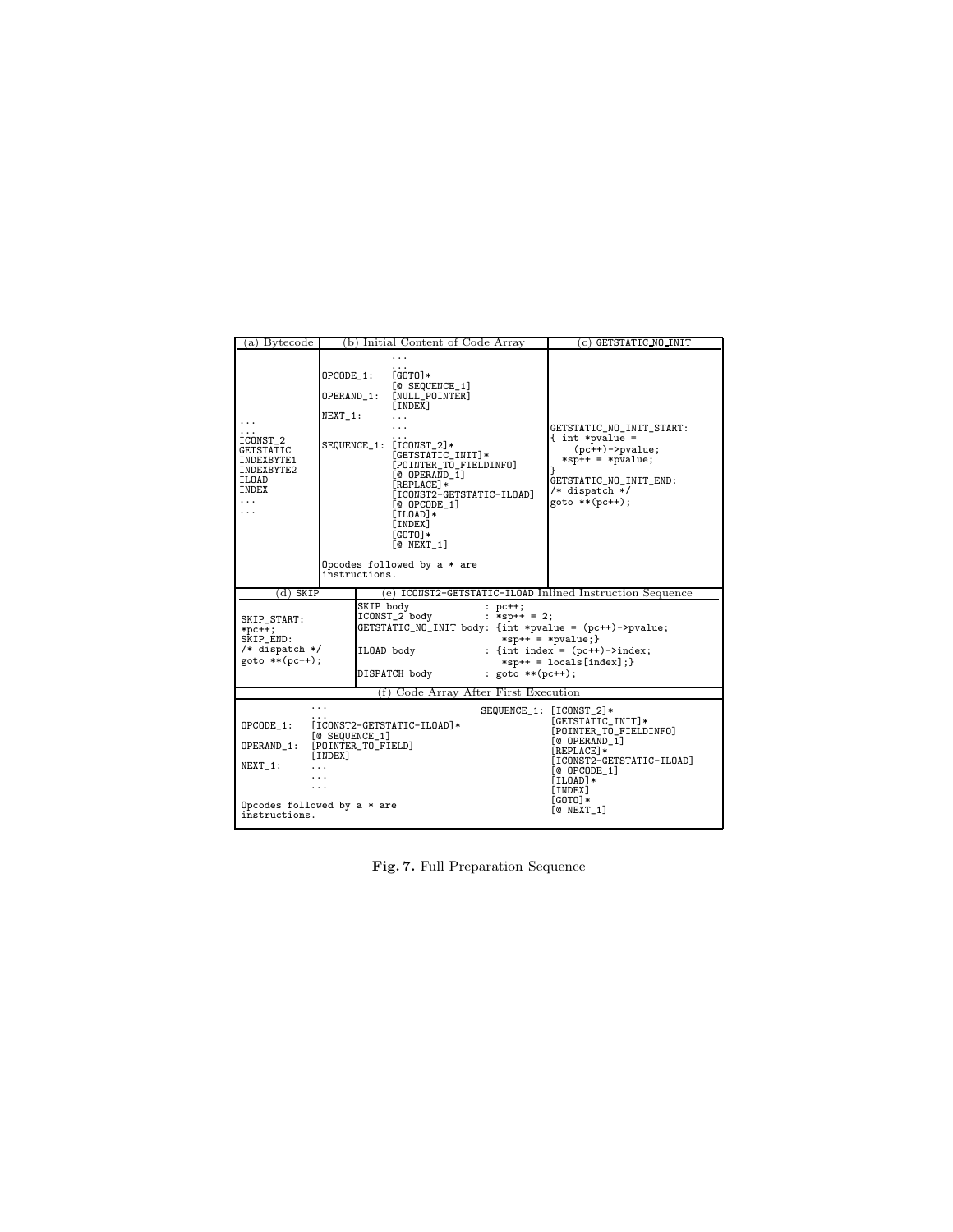Thus, we have achieved our goals. In particular, we have succeeded at inlining an instruction sequence, even though it had a complex two-modes (preparation / fast) instruction in the middle, while avoiding two-values replacement. All of this with minimum overhead in post-first execution of the code array.

Detailed Preparation Procedure Preparation of a code array, in anticipation of inline-threading, proceeds as follows:

- 1. Instructions are divided in three groups: inlinable, two-modes-inlinable (such as GETSTATIC), and non-inlinable.
- 2. Basic blocks (determined by control-flow and non-inlinable instructions) are identified.
- 3. Basic blocks of inlinable instructions, without two-modes-inlinable instructions, are inlined normally.
- 4. Every basic block containing two-modes-inlinable instructions causes the generation of an additional preparation sequence at the end of the code array, and the construction of a related inlined instruction sequence.

The construction of a preparation sequence proceeds as follows:

- 1. Instructions are copied sequentially into the preparation sequence.
	- Inlinable instructions and their operands are simply copied as-is.
	- The preparation version of two-modes-inlinable instructions is copied into the preparation sequence, along with the destination address for resolved operands.
- 2. A REPLACE instruction with appropriate operands is inserted just after the last two-modes-inlinable instruction.
- 3. A final GOTO instruction with appropriate operand is added at the end of the preparation sequence.

The motivation for adding the replace instruction just after the the last twomodes-inlinable instruction, is that it is the earliest safe place to do so. Replacing sooner could cause the execution (on another Java thread) of the fast version of an upcoming two-modes instruction before it is actually prepared. Replacing later can also be a problem, specially if some upcoming inlinable instruction is a conditional (or unconditional) branch instruction. This is because, if the branch is taken, then single-value replacement will not take place, forcing the next execution to take the slow path<sup>8</sup>.

The construction of an *inlined instruction sequence* containing two-modesinlinable instructions proceeds as follows:

1. The body of the SKIP instruction is copied at the beginning of the sequence implementation.

<sup>&</sup>lt;sup>8</sup> Multiple executions of the same *preparation sequence* is allowed, but suffers from high dispatch overhead. It can happen in the normal operation of the inline-threaded interpreter as the result of an exception thrown before single-value replacement, while executing a preparation sequence.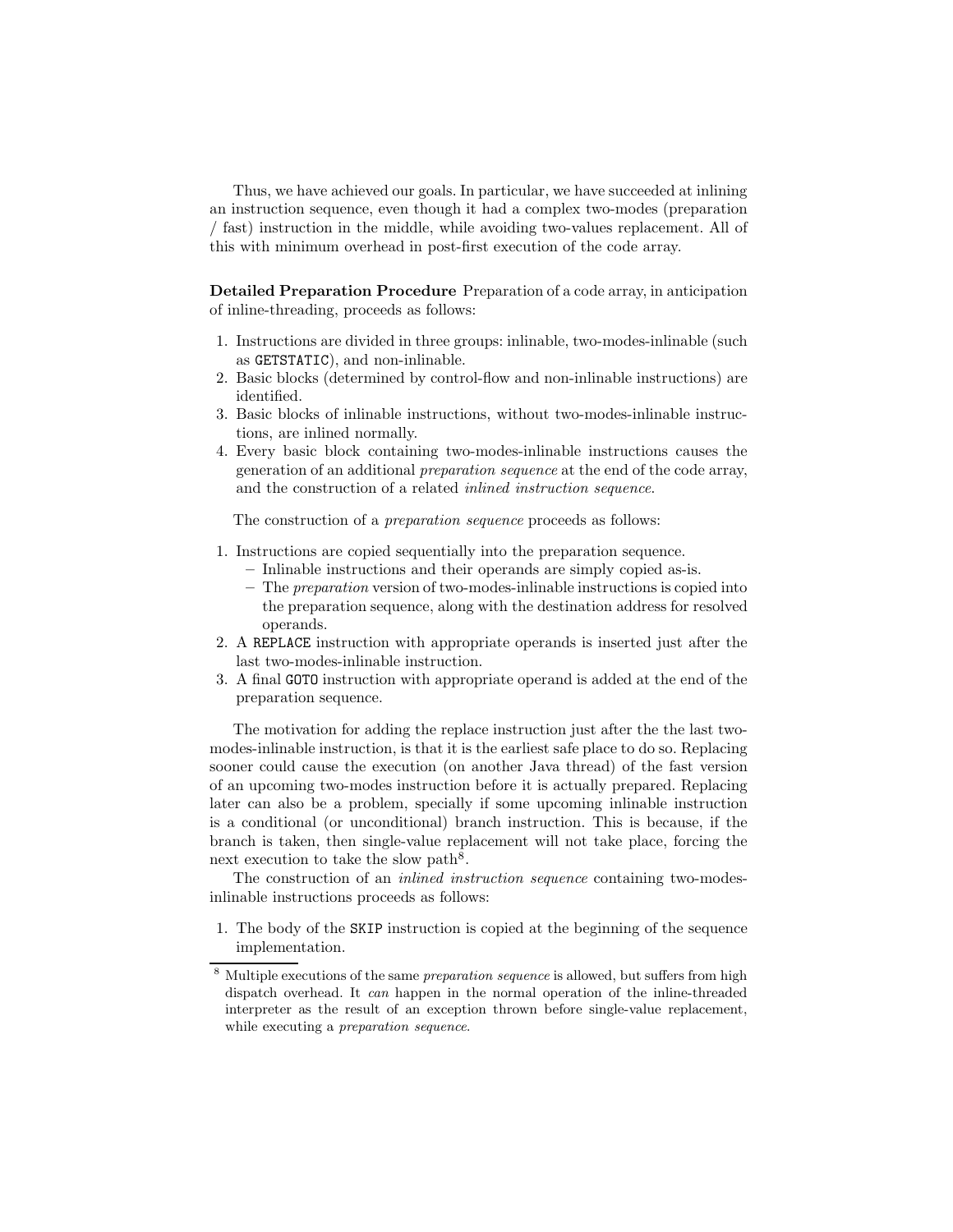- 2. Then, all instruction bodies are sequentially copied.
- 3. Finally, the body of the DISPATCH instruction is copied at the end of the sequence implementation.

Note that a single preparation sequence can contain multiple two-modes instructions. Yet, on the fast execution path, there is a single program-counter increment (i.e. SKIP body) per inlined instruction sequence.

## 5 Experimental Results

We have implemented 3 flavors of threaded interpretation, in the Sable VM framework [6]: switch-threading, direct-threading and inline-threading. Switch-threading differs from simple switch-based bytecode interpretation in that it is applied on a prepared code array of word-size elements. To avoid the two-values replacement problem, single-instruction preparation sequences are in use within the switch-threaded and direct-threaded engines.

We have performed execution time measurements with  $SableVM$  to measure the efficiency of inline-threading Java, using our technique. We have performed our experiments on a 1.5 GHz Pentium IV based Debian GNU/Linux workstation with 1.5 Gb RAM, and a 7200 RPM disk, running SPECjvm98 benchmarks and two object-oriented applications: Soot version 1.2.3<sup>9</sup> and SableCC version 2.17.3<sup>10</sup> .

In a first set of experiments, we have measured the relative performance of the switch-threaded, direct-threaded and inline-threaded engines. Results are shown in Table 1. To do these experiments, three separate versions of SableVM were compiled with identical configuration options, except for the interpreter engine type.

| benchmark threaded | switch-                     | direct-<br>threaded                                      | inline-<br>threaded                           |  |
|--------------------|-----------------------------|----------------------------------------------------------|-----------------------------------------------|--|
| compress           |                             | $\parallel$ 317.72 sec. 281.78 sec. $(1.13)$ 131.64 sec. | 2.14<br>(2.41)                                |  |
| db                 | $132.15$ sec. $119.17$ sec. | (1.11)                                                   | $1.36^{\circ}$<br>87.64 sec.<br>1.51          |  |
| jack               |                             | 45.65 sec. $46.78$ sec.                                  | $(0.98)$ 38.16 sec.<br>$1.23\,$<br>1.20       |  |
| javac              |                             | $110.10$ sec. $105.24$ sec.<br>(1.05)                    | 89.37 sec.<br>$1.23^{\circ}$                  |  |
| jess               |                             | $74.79$ sec. 68.12 sec.<br>(1.10)                        | $53.57$ sec.<br>$1.27\,$<br>1.40              |  |
| mpegaudio          |                             | $\parallel$ 285.77 sec. $\parallel$ 242.90 sec.          | $(1.18)$  136.97 sec.<br>$\left( 2.09\right)$ |  |
| mtrt               |                             | 142.87 sec. 115.34 sec.                                  | $(1.24)$  100.39 sec.<br>1.15<br>1.42         |  |
| raytrace           | $166.19$ sec. $134.06$ sec. |                                                          | $(1.24)$  113.55 sec.<br>1.18<br>(1.46)       |  |
| soot               |                             | [676.06 sec. 641.96 sec.                                 | $(1.05)$ 548.13 sec.<br>1.23<br>1.17          |  |
| sablecc            |                             | 40.12 sec. $36.95$ sec.<br>(1.09)                        | $26.09 \text{ sec.}$<br>(1.54)                |  |

Table 1. Inline-Threading Performance Measurements

 $^9$  http://www.sable.mcgill.ca/soot/

 $^{10}$ http://www.sablecc.org/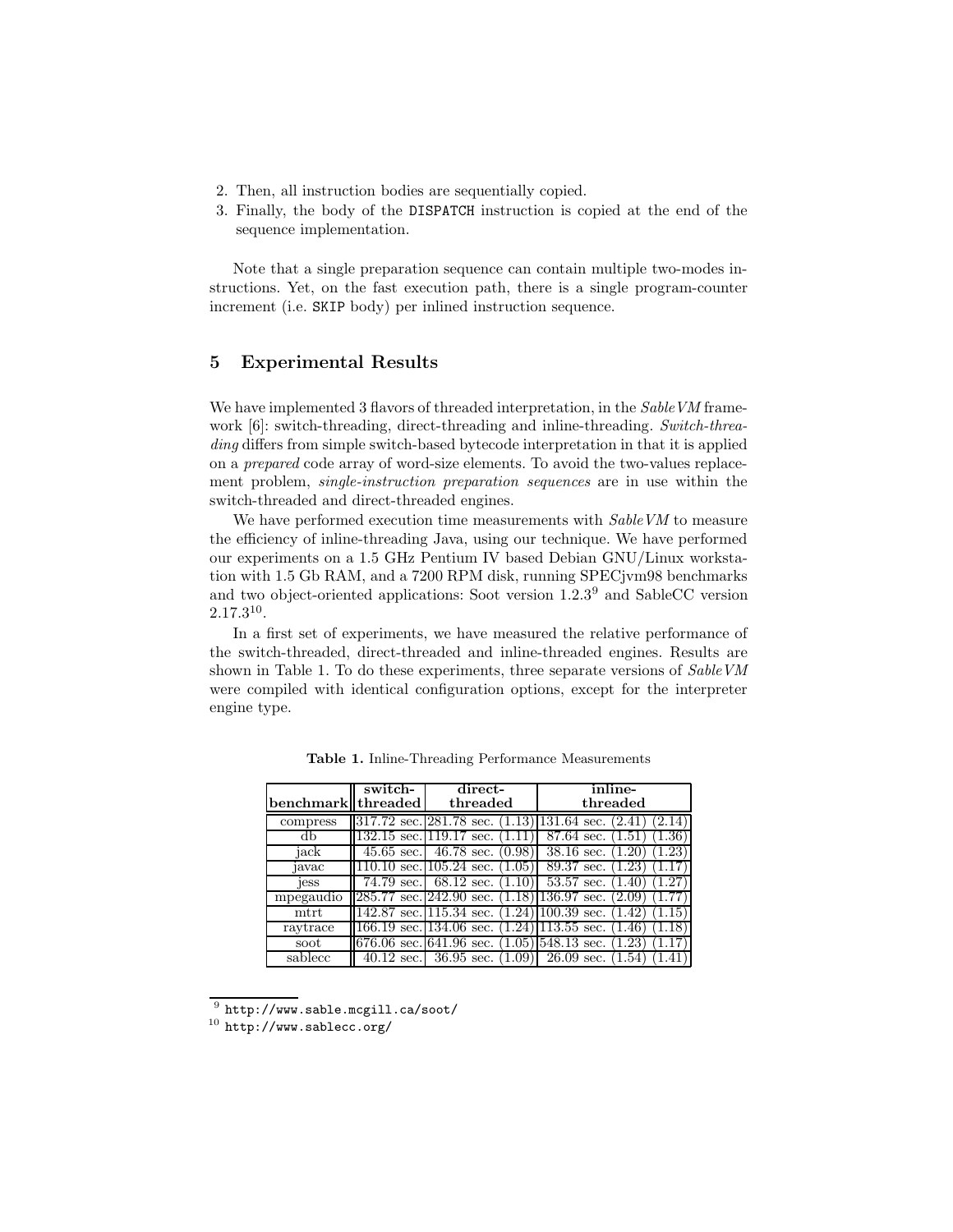Columns of Table 1 contain respectively: (a) the name of the executed benchmark, (b) the execution time in seconds using the switch-threaded engine, (c) the execution time in seconds using the direct-threaded engine, and the speedup over the switch-threaded engine in parentheses, and (d) the execution time in seconds using the inline-threaded engine, and the speedup over both switch-threaded and direct-threaded engines respectively in parentheses.

The *Inline-threaded* engine does deliver significant performance improvement. It achieves a speedup of up to 2.41 over the switch-threaded engine. The smallest measured speedup, over the fastest of the two other engines on a benchmark, is of 1.15 on the mtrt benchmark, where it still delivers a speedup of 1.42 over the second engine.

It is important to note that the switch-threaded engine already has some advantages over a pure switch-based bytecode interpreter. It benefits from word alignment and other performance improving features of the SableVM framework. So, it is likely that the performance gains of inline-threading over pure bytecode interpretation are even bigger than those measured against switch-threading.

In a second set of tests, we measured the performance improvement due to the inlining of two-modes instructions (e.g. GETSTATIC), within the inlinedthreaded engine. To do so, we compiled a version of SableVM with a special option that prevents inlining of two-modes instructions, and compared its speed to the normal inline-threaded engine. Results are shown in Table 2.

|           | shorter                     | ful                         |          |
|-----------|-----------------------------|-----------------------------|----------|
| benchmark | sequences sequences speedup |                             |          |
| compress  |                             | $195.50$ sec. 131.64 sec.   | 1.49     |
|           | $108.22$ sec.               | 87.64 sec.                  | 1.24     |
| jack      | $40.46$ sec.                | $38.16$ sec.                | 1.06     |
| javac     | 99.99 sec.                  | 89.37 sec.                  | 1.12     |
| jess      | $62.91 \text{ sec.}$        | 53.57 sec.                  |          |
| mpegaudio | 157.38 sec.                 | 136.97 sec.                 | 1.16     |
| $m$ trt   | $105.39 \text{ sec.}$       | $100.39 \text{ sec.}$       | $1.05\,$ |
| raytrace  | $133.12 \text{ sec.}$       | $113.55$ sec.               |          |
| soot      |                             | $617.42$ sec. $548.13$ sec. | 1.13     |
| sablecc   | $32.35 \text{ sec.}$        | $26.09$ sec.                |          |

Table 2. Preparation Sequences Performance Measurements

Columns of Table 2 contain respectively: (a) the name of the executed benchmark, (b) the execution time in seconds using the special inline-threaded engine that does not inline two-modes instructions, (c) the execution time in seconds using the normal inline-threaded engine implementing full preparation sequences, and (d) the speedup achieved by the normal inline-threaded engine over the atrophied version.

Our performance measurements show that the speedup due to longer sequences ranges between 1.05 and 1.49, which is quite significant.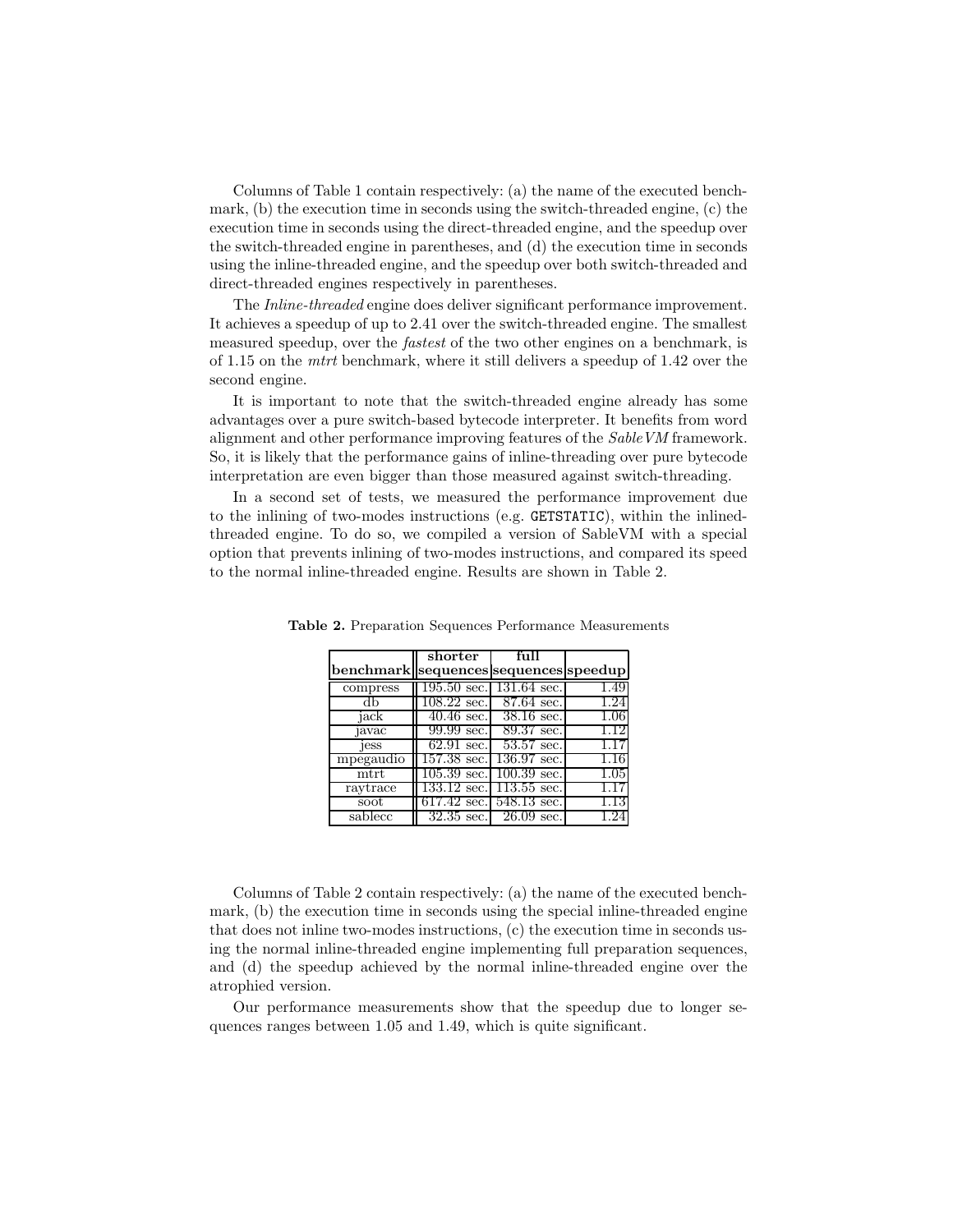#### 6 Related Work

The most closely related work to the work of this paper is the work of I. Piumarta and F. Riccardi in [11]. We have already discussed the inline-threading technique introduced in this paper in Section 2. Our work builds on top of this work, by introducing techniques to deal with multi-threaded execution environments, and inlining of two-modes instructions.

Inline-threading, in turn, is the result of combining the Forth-like threaded interpretation technique [5] (which we have already discussed in Section 2) with the idea of template-based dynamic compilation [2, 10]. The main advantage of inline-threading over that of template based compilation is its simplicity and portability.

A related system for dynamic code generation is that of vcode, introduced by D. Engler [4]. The vcode system is an architecture-neutral runtime assembler. It can be used for implementing just-in-time compilers. It is in our future plans to experiment with vcode for constructing an architecture-neutral just-in-time compiler for SableVM, offering an additional choice of performance-portability tradeoff.

Other closely related work is that of dynamic patching. The problem of potential high cost synchronization costs for concurrent modification of executed code is also faced by dynamically adaptive Java systems. In [3], M. Cerniac et al. describe a technique for dynamic inline patching (a similar technique is also described in [8]). The main idea is to store a self-jump (a jump instruction to itself) in the executable code stream before proceeding with further modifications of the executable code. This causes any concurrent thread executing the same instruction to spin-wait for the completion of the modification operation.

Our technique of using explicit synchronization in preparation sequences and single value replacement has the marked advantage of causing no spin-wait. Spinning can have, in some cases, a highly undesirable side effect, that of almost dead-locking the system when the spinning thread has much higher priority than the code patching thread. This is because, while it is spinning, the high priority does not make any progress in code execution and, depending on the thread scheduling policy of the host operating system, might be preventing the patching thread from making noticeable progress.

# 7 Conclusions

In this paper we have explained the difficulty of using the inline-threaded interpretation technique in a Java interpreter. Then, we introduced a new technique, preparation sequences, that not only makes it possible, but also effective. This technique uses efficient single-word replacement for managing lazy class-loading and preparation in a multi-threaded environment, and increases the length of inlined instruction sequences, reducing dispatch overhead.

We then presented our experimental results, showing that an inline-threaded interpreter engine, implementing our technique, achieves significant performance